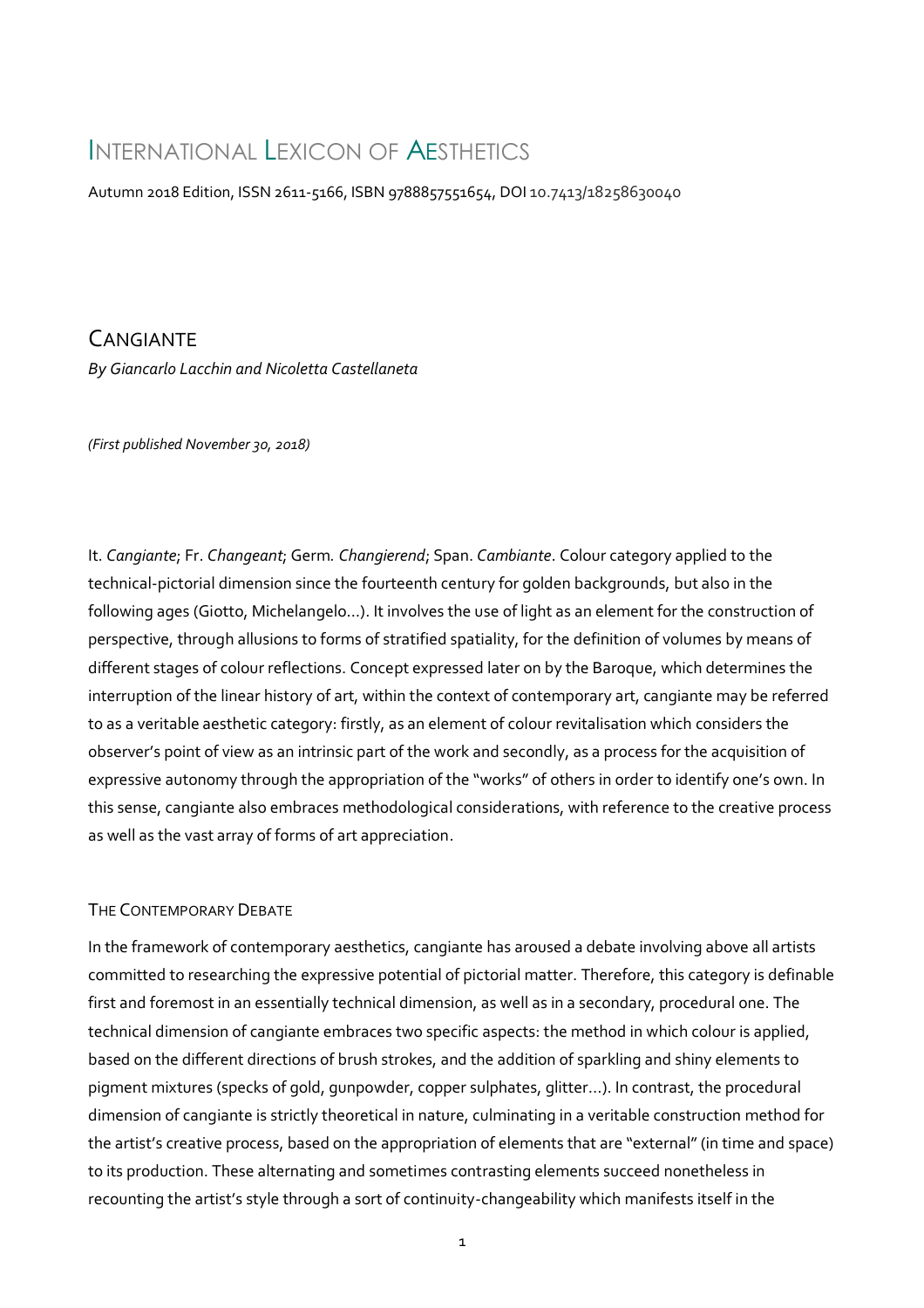## CANGIANTE

fluctuating phenomenon describable as a form of cangiante. In this sense, cangiante presents itself and is perceived through a movement which seeks out balance, is open to change, perceives the fleeting nature of things, capable of alternating all these elements by which seeks out balance, is open to change, perceives the fleeting nature of things, and is simultaneously capable of capturing all these elements, so to speak, as if they were suspended in a solution.

### ART AND AESTHETICS

Approaches to the topic in terms of artistic production and pictorial technique focus above all on monochrome painting, from abstract expressionism right through to the latest minimalist research pursued by artists from the 1980s to date. This enables us to hone in on certain fundamental development guidelines, by observing the works of some of the most authoritative exponents of avant-garde and postavant-garde art.

Barnett Newman, the father of American abstract expressionism, theorises aniconic painting, linked to its interpretation over time, both in terms of execution and appreciation. In this sense, the "Newman instant" (Lyotard 1988) refers to the fluctuating (cangiante) and fleeting dimension of a work which despite being perceived through its intellectual content, transforms painting into "mental plasma" (Newman 1990), in virtue of the temporal and progressive dimension of perception, resulting in its transient and ambiguous interpretation.

Donald Judd, one of the most representative artists of American minimalism in the 1950s, studied sculptures alongside sculptural, polished and reflecting objects and theorised the possibility of transcending forms of domestication of the gaze, in favour of visual perception's fluctuating (cangiante) attitudes. In his works, ambiguity may appear unresolvable and indecision fundamental. While Roland Barthes talks about "the death of the author" (Barthes 1968), Robert Morris redefines the relationship between object and subject in the following way: "One is more aware than before that he himself is establishing relationships as he apprehends the object from various positions and under varying conditions of light and spatial contexts" (M.E. Gardiner & J.J. Haladyn 2017: 70).

Works by the American artist David Simpson can be perceived as a further specification of cangiante, tied in with American expressionism and the color-field trends of the 1950s and 1960s (Greenberg 1986-1993). In terms of pictorial technique, it is defined by the addition of interferential pigments to the pictorial composition, such as titanium dioxide, which transform surfaces into bright shards in the thralls of perpetual colour transformation, according to the angle of viewing and light.

In contrast, in the tradition of conceptual movement, Josef Kosuth, who is considered as its founder, identifies veritable "exercises of iridescence (cangianza)" which through the exhibition of creative processes, culminate in the presentation of the concept (Kosuth 1991). These exercises consist of the artist's appropriation of external and decontextualised objects, works and situations, as he described in 1970 in a famous manifesto presented in Turin: "Shift voluntarily from one aspect of the situation. Remain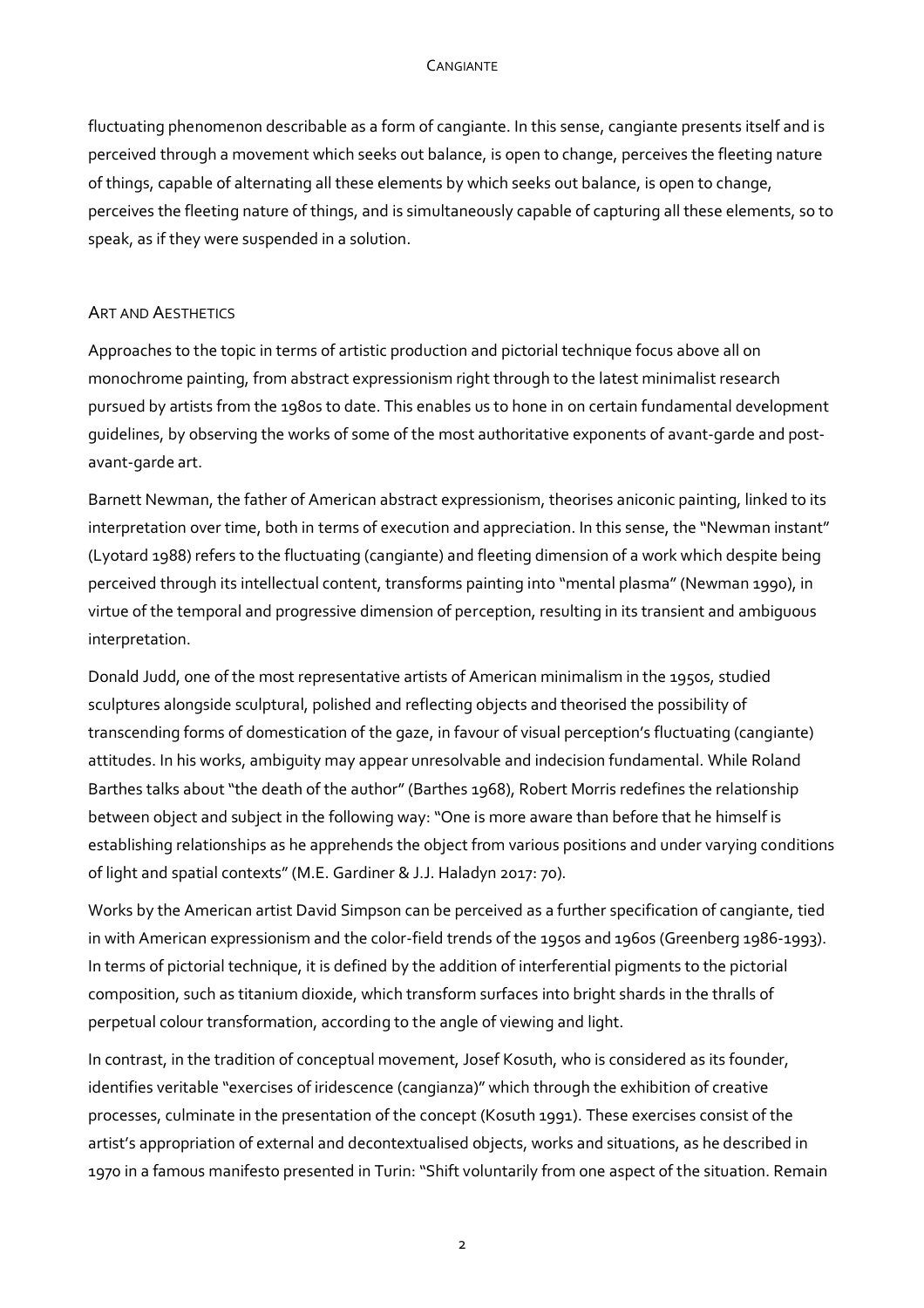mindful of various aspects simultaneously. Understand the essential of a complete fact in its parts and deliberately isolate them […] Think or act symbolically".

Artists belonging to the most recent generation, engaged in a dialogue with previous traditions, are particularly worthy of mention in virtue of their original specification of cangiante, specifically as regards the possibility of using colour and the addition of new materials to pigments.

The Italian artist Sonia Costantini achieves iridescent (cangiante) effects by means of a special approach to the material aspect of painting, with an almost "alchemic" approach which emphasises the spatial dimension of colour by means of its stratified application, conferring depth upon her works. The American Ruth Ann Fredenthal represents a minimalist specification of iridescence (cangiante) whereby the appreciation of works is based on perceptive experiences, quasi "optical-texts", in which painting is brought to life by colours applied onto interconnected microtonal planes which exalt its three-dimensional potential. Lastly, works by the young British artist Roger Hiorns express his relationship with iridescence (cangiante) by means of copper sulphate which is used as a material of experimentation for the achievement of shimmering effects. This technique enables the creation of objects, which during a production process determined by chance, present themselves to the gaze in all their changeability through the refraction of external elements on their surface, self-generated by their immersion in copper sulphate.

With reference to the methodological dimension of cangiante in the age of so-called "liquid modernity" (Bauman 2000), the most contemporary artistic research includes works by the Polish artist Goska Macuga, who embraces the roles of author, curator and collector. This results in a fluctuating (cangiante) relationship, grounded in the transverse selection of artistic and aesthetic experiences that are different in time and space, within a project which exhibits unity through changeability. This same perspective, which refers to the method of cangiante, is adopted in the project developed in 1986 at the PAC, Milan, curated by Corrado Levi (Levi 1986): "*Il Cangiante*, is of particular significance: the fluid mutation of sensibility, intellectual sharpness, mental energy, irony, the dissolution of artistic ideology combined with rigour and utmost seriousness in play […]. The fact that you go from one colour to another, without any gradualness, suddenly, so that you are either in one position or another, is a particularly important theoretical fact because it removes the passage, it removes succession, it removes gradualness, it removes the hierarchy of time, it removes shades".

# OTHER DISCIPLINES

The theme of cangiante is also present in other disciplinary fields, such as architecture and science, with particular reference to optical theories. The French philosopher and urban planner Paul Virilio theorises the phenomenon of change in architecture by linking it to the theme of "morphological breaking" and the way in which mankind experiences space in the age of post-modern technology. In this way, space manifests itself in its ever-changing and fluctuating reflection, alluding to an almost non-physical architecture, made of lights and shadows (Virilio 1984). With reference to the scientific sphere, cangiante

3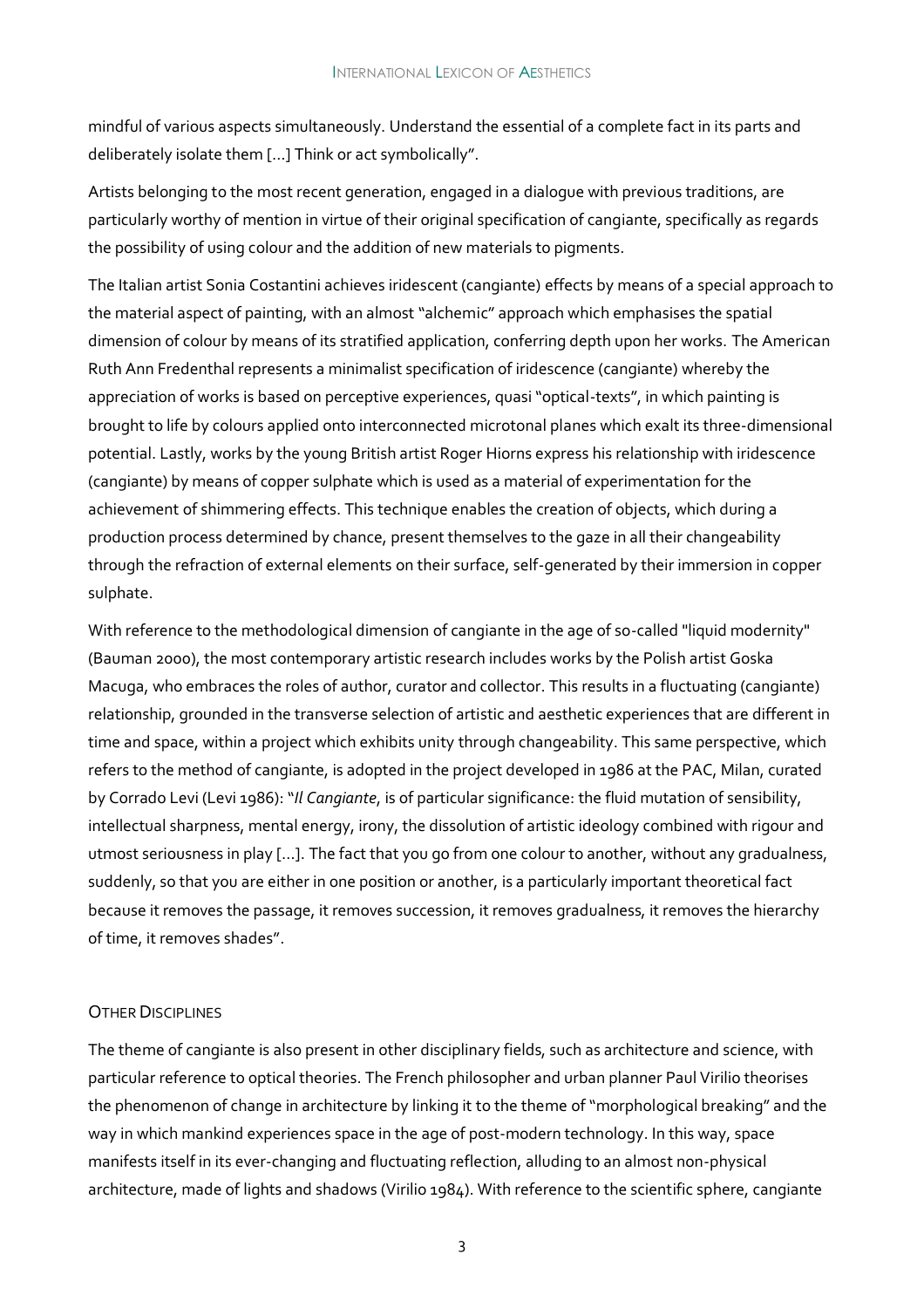#### CANGIANTE

can be interpreted in light of the "parallax" phenomenon, which describes the apparent shift of an object caused by the observer's movement. This scientific phenomenon is particularly used in astronomy, although it has also been applied in more recent research into visual perception. This has resulted in profound philosophical reflections, with parallax vision having repercussions when re-reading the past through a lens of "fluctuating (cangiante) ambiguity" which connotes the present.

With reference to the research of Landart artists, cangiante is also a phenomenon which has been used and often deliberately "exploited" in virtue of its relationship with light, atmosphere and natural elements. In the recent "The Floating Piers" by the artists Christo and Jeanne-Claude for example, the choice of fabric used to cover 100,000 square metres of the walkway connecting Sulzano to Monte Isola, in the Brescia province, focuses on the sheer shimmering (cangiante) potential of yellow, the artists' colour of choice for reproducing the colour variations of the sun's rays. In Fashion, cangiante translates into a specific fabric quality: iridescence, with particular reference to silk (shot silk), the result of a highly refined process involving the spinning of yarn in different directions. It is also noteworthy that the luminous physicality of iridescent fabric is often used for ceremonial outfits, ecclesiastical and religious robes.

#### **BIBLIOGRAPHY**

R. Barthes, *La mort de l'auteur*, "Manteia", 5 (1968) : 61-66.

S. Bauman, *Liquid modernity*, Cambridge, Polity Books, 2000.

T. de Duve, *The Monochrome and the Black Canvas*, in *Kant after Duchamp*, Cambridge, MIT Press, 1996: 199-279.

M.E. Gardiner, J.J. Haladyn (eds.), *Frameworks and Perspectives*, London-New York, Routledge, 2017.

C. Greenberg, *The Collected Essays and Criticism*, Chicago, University of Chicago Press, 1986-1993.

C. Harrison, P. Wood, *Art in Theory 1900-2000. An Anthology of Changing Ideas*, Hoboken, New Jersey, 2013.

D. Judd, *Specific Objects*, in *Complete Writings: 1959-75*, New York, New York University Press, 1975: 181- 89.

J. Kosuth, *Art After Philosophy and After*. *Collected Writings, 1966-90*, Cambridge, MIT Press, 1991.

R. Krauss, *Sense and Sensibility – Reflection on Post 60's Sculpture*, "Artforum", 12/3 (November 1973): 43- 52.

C. Levi (ed.), *Il Cangiante*, Milano, Nuova Prearo Editore, 1986.

J.-F. Lyotard, *L'Instant Newman*, in *L'Inhumain, causeries sur le temps*, Paris, Galilée, 1988: 89-94.

B. Newman, *Selected Writings and Interviews*, New York, Alfred Knopf, 1990.

P. Osborne (ed.), *Conceptual Art*, London, Phaidon, 2002.

G. Panza di Biumo, *Ricordi di un collezionista*, Milano, Jaca Book, 2006.